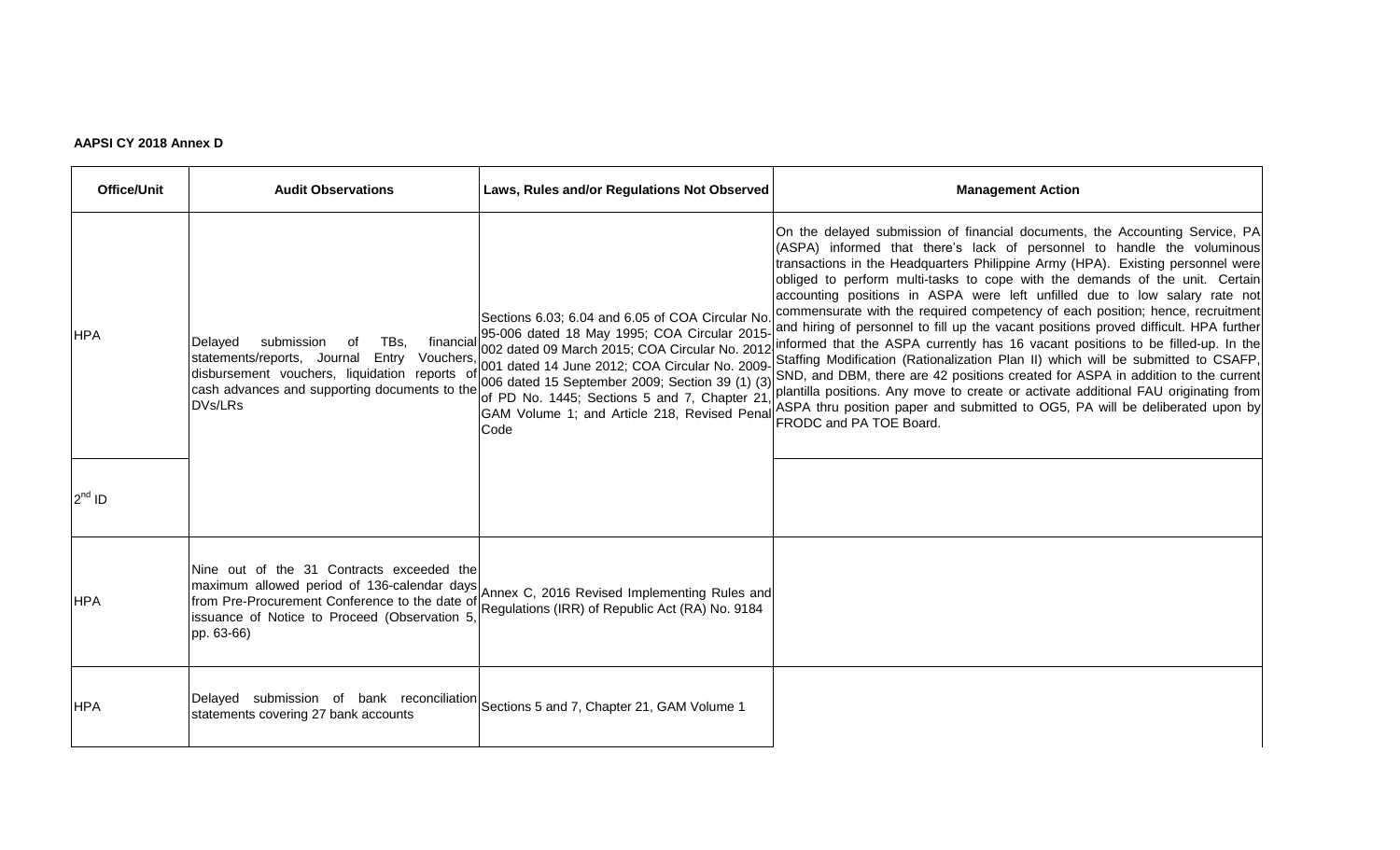| <b>HPA</b> |                                                                                                                                      |                                                                                                |                                                                                                                                                                                                                                                                                                           |
|------------|--------------------------------------------------------------------------------------------------------------------------------------|------------------------------------------------------------------------------------------------|-----------------------------------------------------------------------------------------------------------------------------------------------------------------------------------------------------------------------------------------------------------------------------------------------------------|
| 2nd ID     | Late/Non-submission of Purchase Orders<br>Contracts                                                                                  | / Sections 3.1.1 and 3.2.1 of COA Circular No.<br>2009-001 dated 12 February 2009              |                                                                                                                                                                                                                                                                                                           |
| 52nd EBde  |                                                                                                                                      |                                                                                                | 1. Written explanation was already submitted to concerned COA office.<br>2. 111th CO had been submitting the Purchase Orders/Contracts with supporting<br>documents on timely basis since acknowledgement of this findings.                                                                               |
| HPA        | Non-submission of Notices of Delivery to COA Item A.2 of COA Circular No. 96-010<br>within 24 hours from acceptance of such delivery |                                                                                                |                                                                                                                                                                                                                                                                                                           |
| 4th ID     | Non-submission of List of all on-going<br>the beginning of the year and those to be 30 January 2013<br>implemented during the year   | government projects, programs and activities at Section 2.1 of COA Circular No. 2013-004 dated | The Command already submitted the list of all on-going government projects,<br>programs and activities to COA on 21 March 2019. approval of 4ID Annual Plan and<br>Budget, OG4 immediately furnished COA the required data. Furthermore, all<br>compliances based on the recommendations were acted upon. |
| 52nd       |                                                                                                                                      |                                                                                                | The command had already submitted to supervising auditor the list of PPA's that<br>are to be implemented for CY 2019. Further, the concerned offices specially the<br>111th CO were already informing the Office of the Auditor within ten (10) days after<br>the award of infrastructure project.        |
| 7th ID     | Hiring legal retainer without securing the written<br>General and concurrence of the Commission on Procedures<br>Audit               | conformity and acquiescence of the Solicitor Section 3, Rule VIII of the 2009 Revised Rules of | A letter of motion for reconsideration on the disallowance of the disbursed fund to<br>COA was already forwarded last 27 March 2019. Furthermore, the legal retainer that<br>was discussed already conformed with the said compliance                                                                     |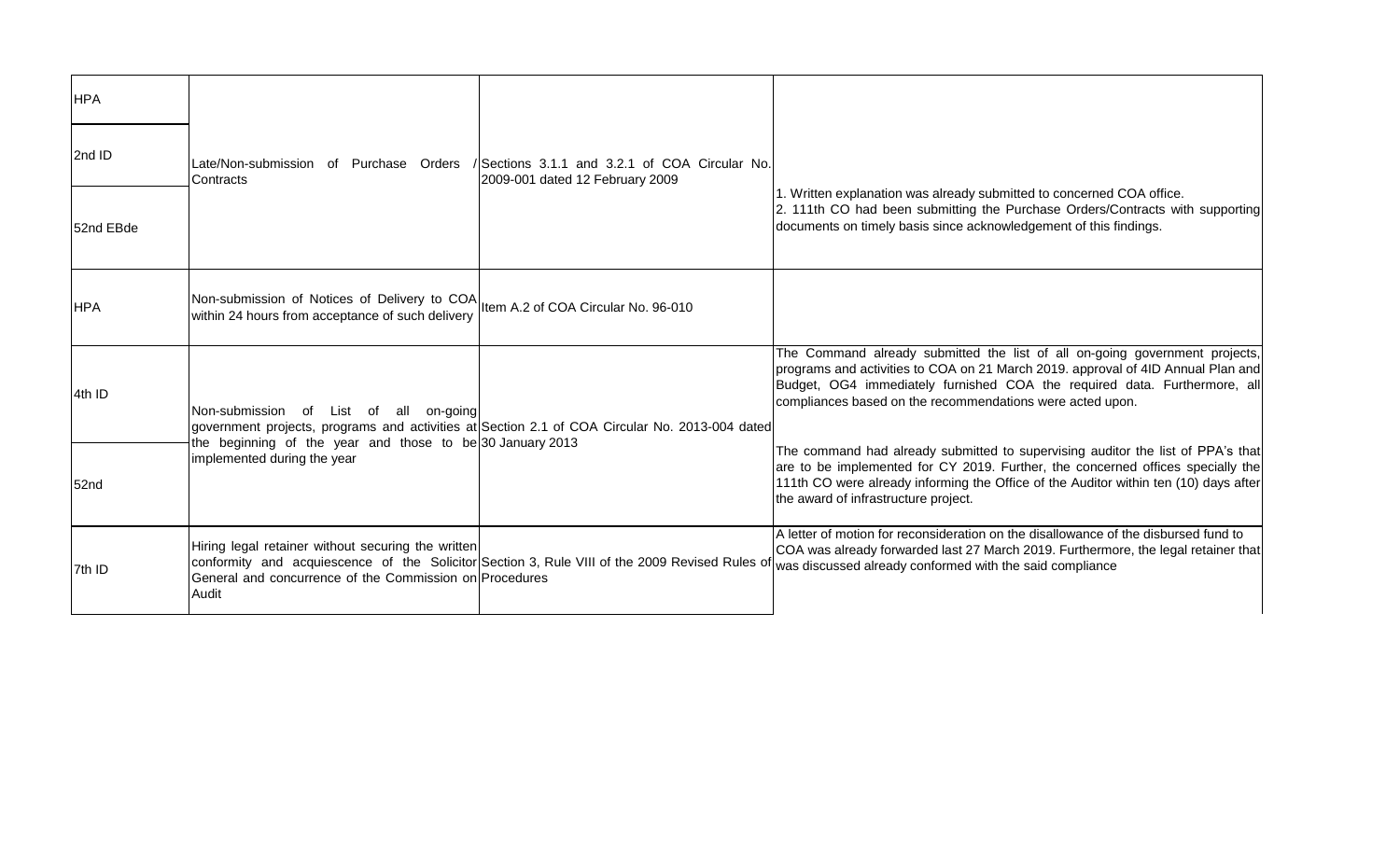| 7th ID<br>51st EBde     | Disbursement vouchers not properly documented                                                                                                            | COA Circular 2012-001 dated 14 June 2012; and<br>Section 4 (6) of PD No. 1445                                     | As the action taken by the Civilian Personnel Office (CPO), a letter of motion for<br>reconsideration on the disallowance of the disbursed fund to the Commission on<br>Audit (COA) was already forwarded last 27 March 2019. Furthermore, the legal<br>retainer that was discussed already conformed with the said compliance.                                                                                                                            |
|-------------------------|----------------------------------------------------------------------------------------------------------------------------------------------------------|-------------------------------------------------------------------------------------------------------------------|------------------------------------------------------------------------------------------------------------------------------------------------------------------------------------------------------------------------------------------------------------------------------------------------------------------------------------------------------------------------------------------------------------------------------------------------------------|
| 10th ID                 | Checks remained outstanding for more than six<br>(6) months                                                                                              | Section 44, Chapter 6, Volume I of the GAM                                                                        | The management already directed the Chief Accountant and stated that upon<br>completion and submission of Bank Reconciliation Statement to COA, their office<br>also submits a List of Outstanding Checks to 11FSFO for it to be acted upon.<br>The Chief Accountant assures that whenever their office received the stale check<br>and request for replacement and corresponding Accounts Payable they will make<br>necessary adjustments on the entries. |
| <b>HPA</b><br>51st EBde | with unsettled CAs                                                                                                                                       | Grant of additional cash advances (CAs) to AOs Section 4.1.2 of COA Circular No. 97-002 dated<br>10 February 1997 |                                                                                                                                                                                                                                                                                                                                                                                                                                                            |
| 52nd EBde               | Additional CAs granted without Certification from<br>the Accountant that the previous CA had already<br>been liquidated.                                 | Circular No. 2012-001 dated 14 June 2012                                                                          | SDO/DOs were already required to secure Certification from the Accountant that<br>Section 36, Chapter 6, GAM Volume I; and COA <i>Previous</i> cash advances has been liquidated before granting additional cash<br>advances.                                                                                                                                                                                                                              |
| 52nd EBde               | Contracts not dated and not supported with<br>complete documentation                                                                                     | COA Circular 2009-001 dated 12 February 2009<br>and IRR of RA 9184                                                | Previous transactions did not require submission of said documents nor any advice<br>regarding this matter, however, 111CO already accomplished the documentary<br>attachments and had been submitted said documents to supervising auditor.                                                                                                                                                                                                               |
| 51st EBde               | Non-maintenance/improper<br>maintenance<br>0t<br>supplies ledger card and stock card for Fuel, Oil Section 17, Chapter 8, GAM Volume I<br>and Lubricants |                                                                                                                   | Awaiting availability of personnel from COA to conduct trouble shooting on eNGAS                                                                                                                                                                                                                                                                                                                                                                           |
| <b>HPA</b>              |                                                                                                                                                          |                                                                                                                   | of the PA                                                                                                                                                                                                                                                                                                                                                                                                                                                  |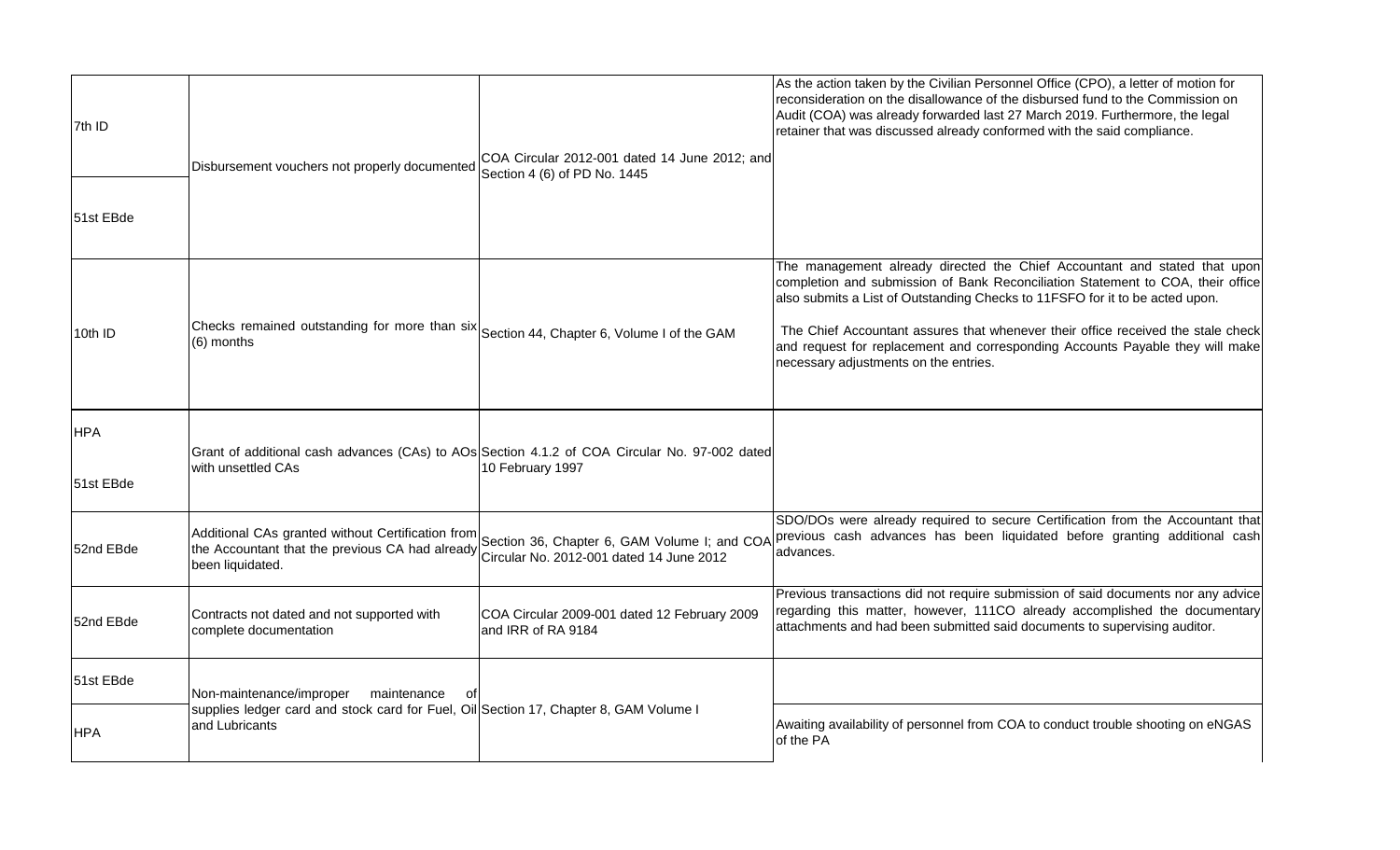| <b>HPA</b> | Delayed submission of approved Request and                                                                                                                                          |                                                                                        |                                                                                                                                                                                                                                                                                                                                                                                                                                                                                                                                   |
|------------|-------------------------------------------------------------------------------------------------------------------------------------------------------------------------------------|----------------------------------------------------------------------------------------|-----------------------------------------------------------------------------------------------------------------------------------------------------------------------------------------------------------------------------------------------------------------------------------------------------------------------------------------------------------------------------------------------------------------------------------------------------------------------------------------------------------------------------------|
| 54th EBde  | Issue Slips (RISs) / Report of Supplies and Section 17, Chapter 8, GAM, Volume I<br>Materials Issued (RSMI)                                                                         |                                                                                        | FOL Inventory already liquidated. For reference, here are the JEVs issued: JEV# 87<br>8.88 dtd 7 Mar 2019, JEV#110 dtd 15 Mar 2019, JEV#185 dtd 23 Apr 2019 & JEV#<br>186 dtd 23 Apr 2019                                                                                                                                                                                                                                                                                                                                         |
| 51st EBde  | Failure to conduct physical count of inventories                                                                                                                                    | Section 13, Chapter 8, GAM Volume I                                                    |                                                                                                                                                                                                                                                                                                                                                                                                                                                                                                                                   |
| 4th ID     |                                                                                                                                                                                     |                                                                                        | 4ID - OG4 has submitted the CY 2018 Monthly Report of Fuel Consumption,<br>together with the duly approved and properly accomplished trip tickets. Further, 4ID<br>shall submit said requirements on a monthly basis.                                                                                                                                                                                                                                                                                                             |
| 52nd EBde  | fuel issuances/consumption                                                                                                                                                          | Non-submission of Monthly Report of Fuel COA Circular No. 77-61 dated 26 September     | The Command had already submitted most of the liquidation reports of Fuel, Oil and<br>Lubricants to FPAO, however, there are still few that were yet to be submitted due<br>to lacking supporting documents. This Command and 10th FPAO had committed to<br>submit the whole package of Monthly Report of Fuel Consumption once completed.<br>This Command also commits to submit on a regular basis the said report with<br>complete supporting documents in order to avoid recurrences of said audit findings<br>in the future. |
| 7th ID     | Non- maintenance of PPE Ledger Card by the Sec. 42, Chapter 10, GAM, Volume I<br><b>Accounting Unit</b>                                                                             |                                                                                        | This office is already maintaining PPE Ledger Card since October 2018 and will<br>continue to update the PPELC to streghten the reliability of PPE accounts and to<br>facilitate verification and hasten reconciliation with the records of 3FPAO.                                                                                                                                                                                                                                                                                |
| MID-TRADOC | Property Acknowledgement Receipts (PAR) for<br>motor vehicles in the name of the Responsible Section 21, GAM Volume 1<br>Supply Officers (RSOs) instead of the actual end-<br>users |                                                                                        |                                                                                                                                                                                                                                                                                                                                                                                                                                                                                                                                   |
| 10th ID    | Non-preparation and submission of the Monthly $ S_{\text{section 17(k)}}$ , Chapter 8, GAM Volume I<br><b>RAAF</b>                                                                  |                                                                                        | The management requires the Accountable Officer and immediately prepared his<br>RAAF and submiited it to COA.                                                                                                                                                                                                                                                                                                                                                                                                                     |
| 53rd EBde  | the disbursing officer after payments were made November 1992                                                                                                                       | Supporting documents not stamped "PAID" by Sec. 2(q), COA Circular No. 92-389 dated 03 | All supporting documents to transactions were already stamped "PAID" by 7FSFO                                                                                                                                                                                                                                                                                                                                                                                                                                                     |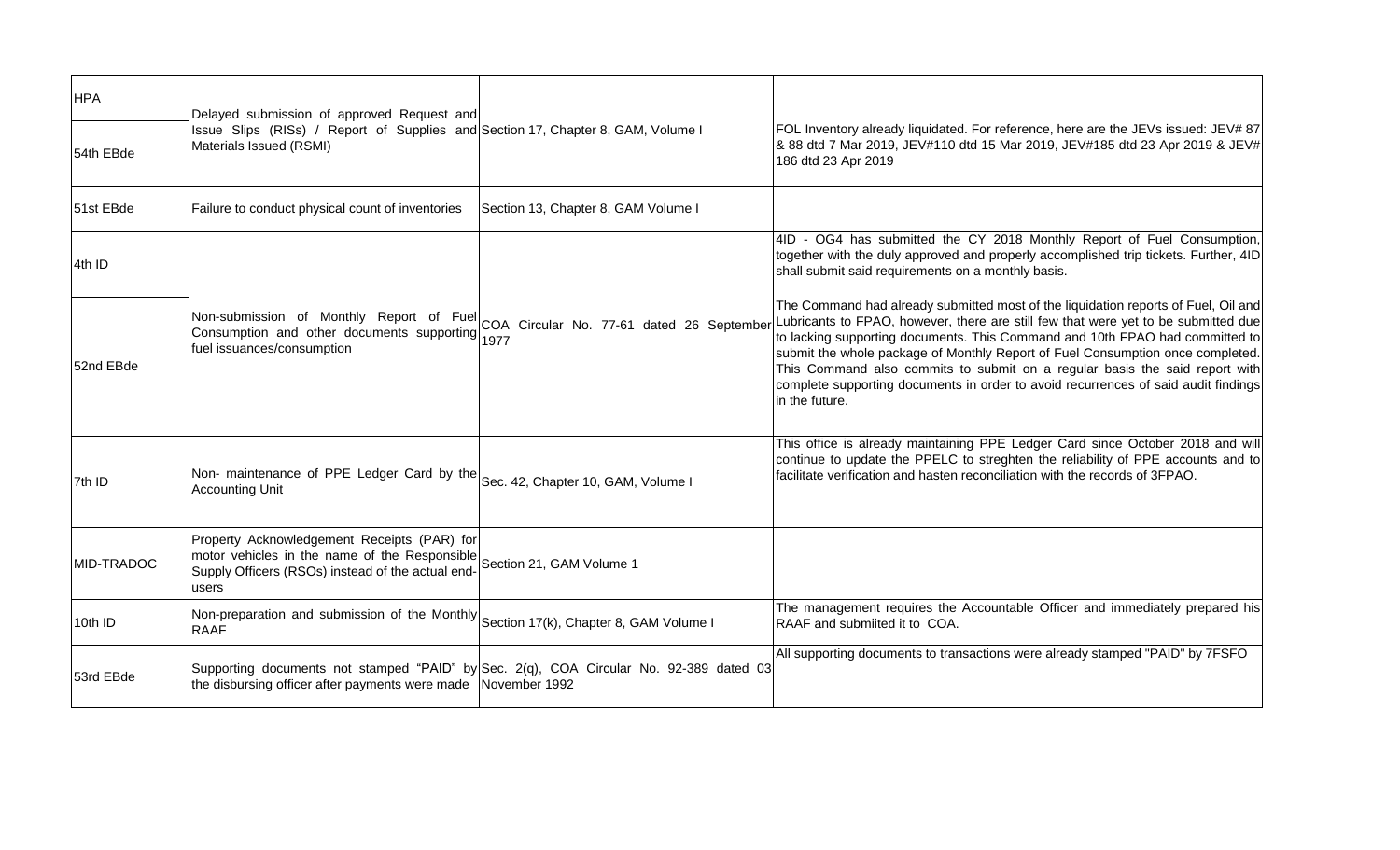| 3rd ID     | Non-provision of depreciation                                                                              | Section 27, Chapter 10, GAM Volume I | The 6FAU cannot derecognized the 895 pieces of FAs amounting to P5,990,169.00<br>turned to FSSUs and PAO, GS because they were not recorded in the accounting<br>records.<br>The 6FAU is on process of computing and recording the depreciation expense of<br>the various firearms recorded under military, Police and Security Equipment.                                                                                                                                                                                                                                                                                                                                                                                                                                                                                                                                               |
|------------|------------------------------------------------------------------------------------------------------------|--------------------------------------|------------------------------------------------------------------------------------------------------------------------------------------------------------------------------------------------------------------------------------------------------------------------------------------------------------------------------------------------------------------------------------------------------------------------------------------------------------------------------------------------------------------------------------------------------------------------------------------------------------------------------------------------------------------------------------------------------------------------------------------------------------------------------------------------------------------------------------------------------------------------------------------|
| <b>HPA</b> | Non-preparation/submission of RAAF for Delivery Appendix 67, GAM, Volume II<br>Advice (DA) of FOL products |                                      | In the case of non-preparation/submission of Report of Accountability for<br>Accountable Forms (RAAF) for Delivery Advice (DA) of FOL products, HPA pointed<br>out that the inclusion of the DAs in the RAAF is inapplicable because they are pre-<br>numbered documents provided by Petron Corporation which is a private company.<br>Used DAs are filled-up with the corresponding approved FOL allocations and money<br>value which serves as the reference documents of Petron Corporation to deliver the<br>FOL products to PA end-user units.<br>Based on the use of the DA described in the foregoing comment, it is clear that the<br>DA is an accountable form that should be tracked and reported in the RAAF. The<br>source of an accountable form has no bearing in tracking accountable forms. The<br>DA is not much different from the blank checks provided by the banks. |
| 7th ID,    |                                                                                                            |                                      |                                                                                                                                                                                                                                                                                                                                                                                                                                                                                                                                                                                                                                                                                                                                                                                                                                                                                          |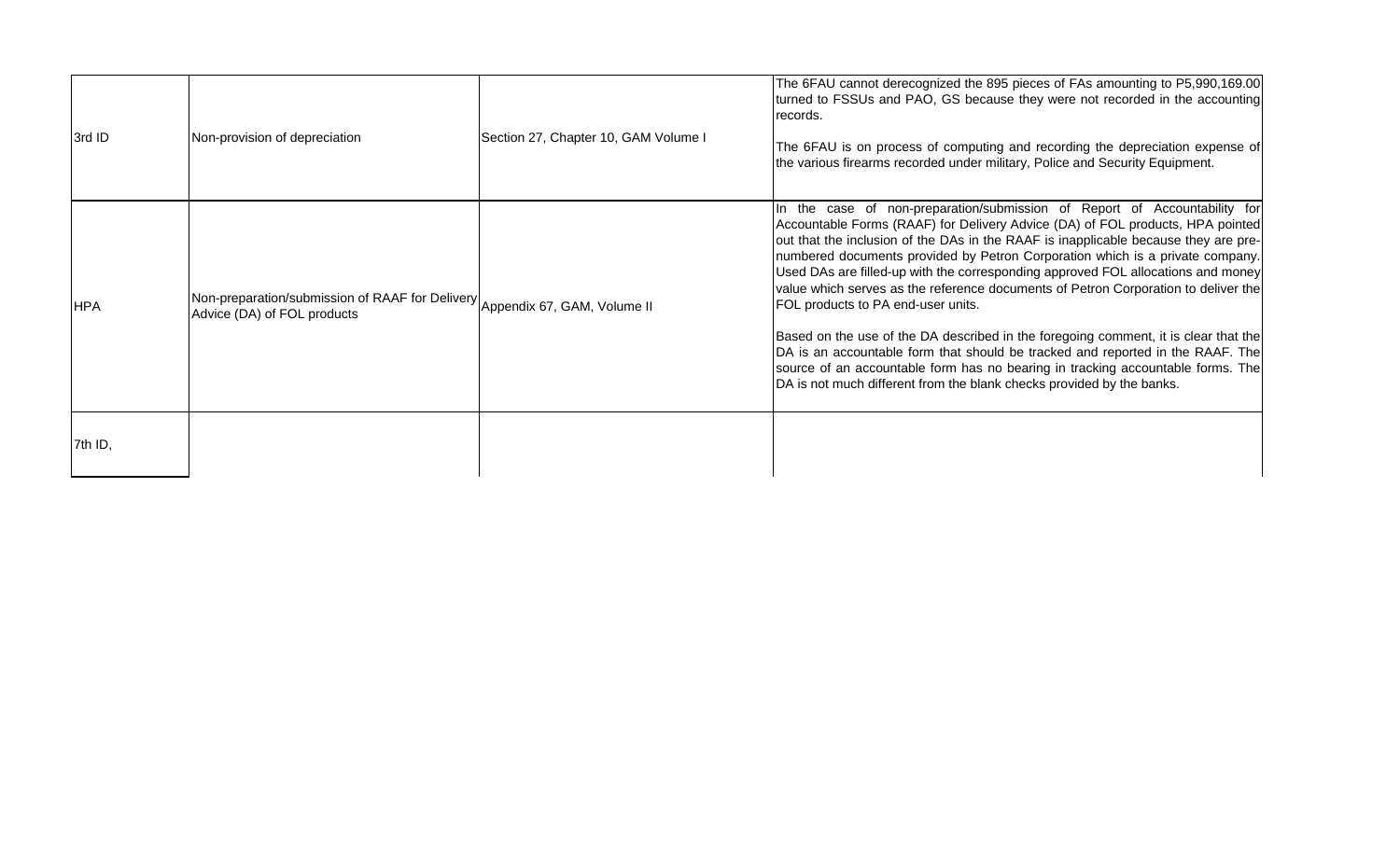| 9th ID,   | Non-derecognition of unserviceable PPE                                                                                                                                    | Section 40, Chapter 10, GAM Volume I | 9ID- As of this date, P3,796,356.13 remains unliquidated due to on process at<br>5FSSU Last 28 March 2019, liquidation documents amounting to P12,607,877.16<br>were submitted by 5FPAO, APAO, of which P5,845,103.68 was recognized per JEV<br>No 2019-03-209 dated 29 March 2019 amounting to P2,609,656.31 and JEV No<br>2019-03-210 dated 29 March 2019 amounting to P3,235,447.37, respectively. The<br>amount of P6,762,773.48 was recognized per JEV No 2019-04-238 dated 15 April<br>2019 amounting to P3,618,309.23 and JEV No 2019-04-239 dated 15 April 2019<br>amounting to P3,144,464.24, respectively.<br>Attached are the following documents for your perusal:<br>a. JEV No 2019-03-209 dated 29 March 2019<br>b. JEV No 2019-03-210 dated 29 March 2019<br>c. JEV No 2019-04-238 dated 15 April 2019<br>d. JEV No 2019-04-239 dated 15 April 2019 |
|-----------|---------------------------------------------------------------------------------------------------------------------------------------------------------------------------|--------------------------------------|--------------------------------------------------------------------------------------------------------------------------------------------------------------------------------------------------------------------------------------------------------------------------------------------------------------------------------------------------------------------------------------------------------------------------------------------------------------------------------------------------------------------------------------------------------------------------------------------------------------------------------------------------------------------------------------------------------------------------------------------------------------------------------------------------------------------------------------------------------------------|
| 10th ID   |                                                                                                                                                                           |                                      | The Management through OG4 directed concerned battalions and Chief, 11 FPAO<br>to submit actions taken on said findings and report all properties in RLSDDP and<br>submit to 11 FAU. (Annex A)                                                                                                                                                                                                                                                                                                                                                                                                                                                                                                                                                                                                                                                                     |
| 51st EBde | Non-reclassification of completed projects to its tem e, Section 8, Chapter 10, GAM, Volume I                                                                             |                                      |                                                                                                                                                                                                                                                                                                                                                                                                                                                                                                                                                                                                                                                                                                                                                                                                                                                                    |
| 54th EBde | proper PPE accounts                                                                                                                                                       |                                      |                                                                                                                                                                                                                                                                                                                                                                                                                                                                                                                                                                                                                                                                                                                                                                                                                                                                    |
| 51st EBde | Purchase contracts between the suppliers and<br>Chief, 112th Contracting Office, AFPPS of the<br>Brigade prior to the Certification of the Availability<br>of Funds (CAF) | Section 36(c), GAM Volume I          |                                                                                                                                                                                                                                                                                                                                                                                                                                                                                                                                                                                                                                                                                                                                                                                                                                                                    |
| 52nd EBde | Non-submission of copy<br>of<br>Advice<br>ot l<br>Allotment/Sub-advice of Allotment                                                                                       | Sections 4 and 39, PD 1445           | 10th Field Accounting Unit, with the assistance of this Bde, had already submitted<br>report to support the correctness of the total income of PhP107,615,818.05. The<br>Command had already submitted the Advices of Sub-allotment received from<br>CY2018 to present, and had been submitting received ASA's on quarterly basis.                                                                                                                                                                                                                                                                                                                                                                                                                                                                                                                                 |